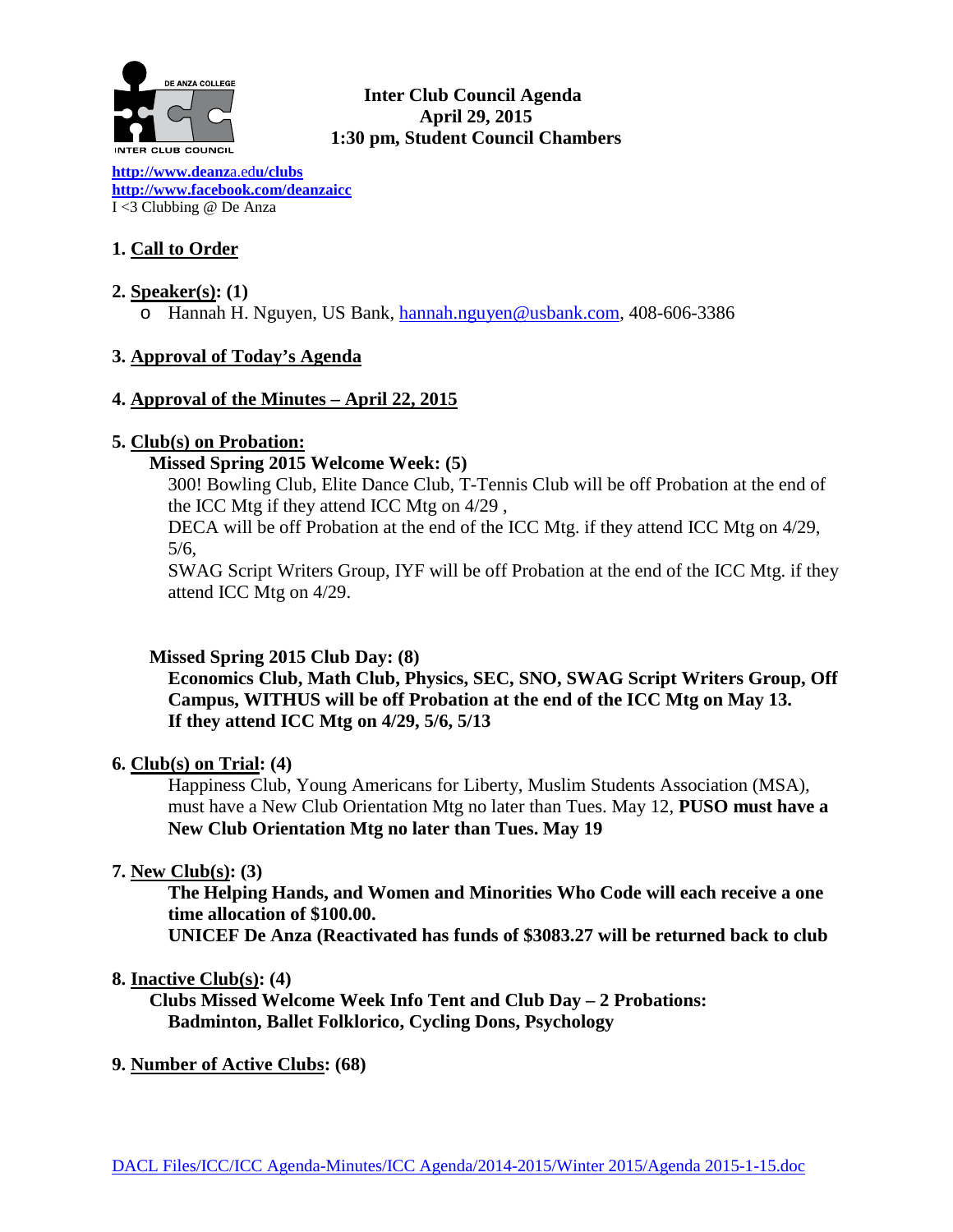## **10. Calendars (Judy)**

## **10.1 ICC/Club Calendar of Events as of 4/28/15**

 Information is from the Event Planning Request Form (**New Information in Bold**/ \* Money collected)

| May 1,8,15 | Scanning Korean Movies hosted by $KSA - 11:30$ am $- 3:30$ pm $-$ FOR3          |
|------------|---------------------------------------------------------------------------------|
| May $14$   | Spring Carnival $-11:00$ am $-1:00$ pm $-$ Main Quad                            |
| $M$ ay 21  | 2 <sup>nd</sup> Annual Healing Traumatic Memories with Fr Michael Lapsleg       |
|            | hosted by Inclusability $-1:30$ pm $-3:30$ pm $-$ Conference Room B             |
| May 23     | Culture show hosted by $VSA - 6:00 \text{ pm} - 10:00 \text{ pm} - \text{VPAC}$ |

### **10.2 DASB Calendar of Events as of 4/28/15**

Information is from the Event Planning Request Form (**New Information in Bold**/ \* Money collected)

May 7 Screening of "To Light a Candle" documentary  $-1:30$  pm  $-3:30$  pm  $-$ Conference Room B

#### **11. ICC/Club Account Balance Status (New Information in Bold) (As of 4/28/15) (John)**

| Club/ICC Allocation Account            | $(\#41 - 54730)$ | \$5,093.19  |
|----------------------------------------|------------------|-------------|
| <b>ICC Allocation-New Club Account</b> | $(#41-54720)$    | 500.00      |
| <b>ICC Emergency Relief Account</b>    | $(#44-4289)$     | \$3,016.84  |
| <b>ICC Events Award Account</b>        | $(\#41 - 54600)$ | \$5,100.00  |
| <b>ICC Inactive Hold</b>               | $(H44-4300)$     | \$6,827.93  |
| <b>ICC Scholarship Account</b>         | $(\#44 - 4310)$  | \$12,333.27 |
| ICC.                                   | $(#44-4320)$     | \$2,491.85  |

#### **12. Business**

### **12.1 Club Budget Request (Info/Action)**

ICC is requesting \$1,000 from the Club/ICC Allocation Account #41-54730 to ICC #41-5 for a microphone for usage in Conference Rm A/B, Campus Center that will be available for check out when a club has an event in the evening.

If approved the Club/ICC Allocation Account #41-54730 will be \$4,093.19